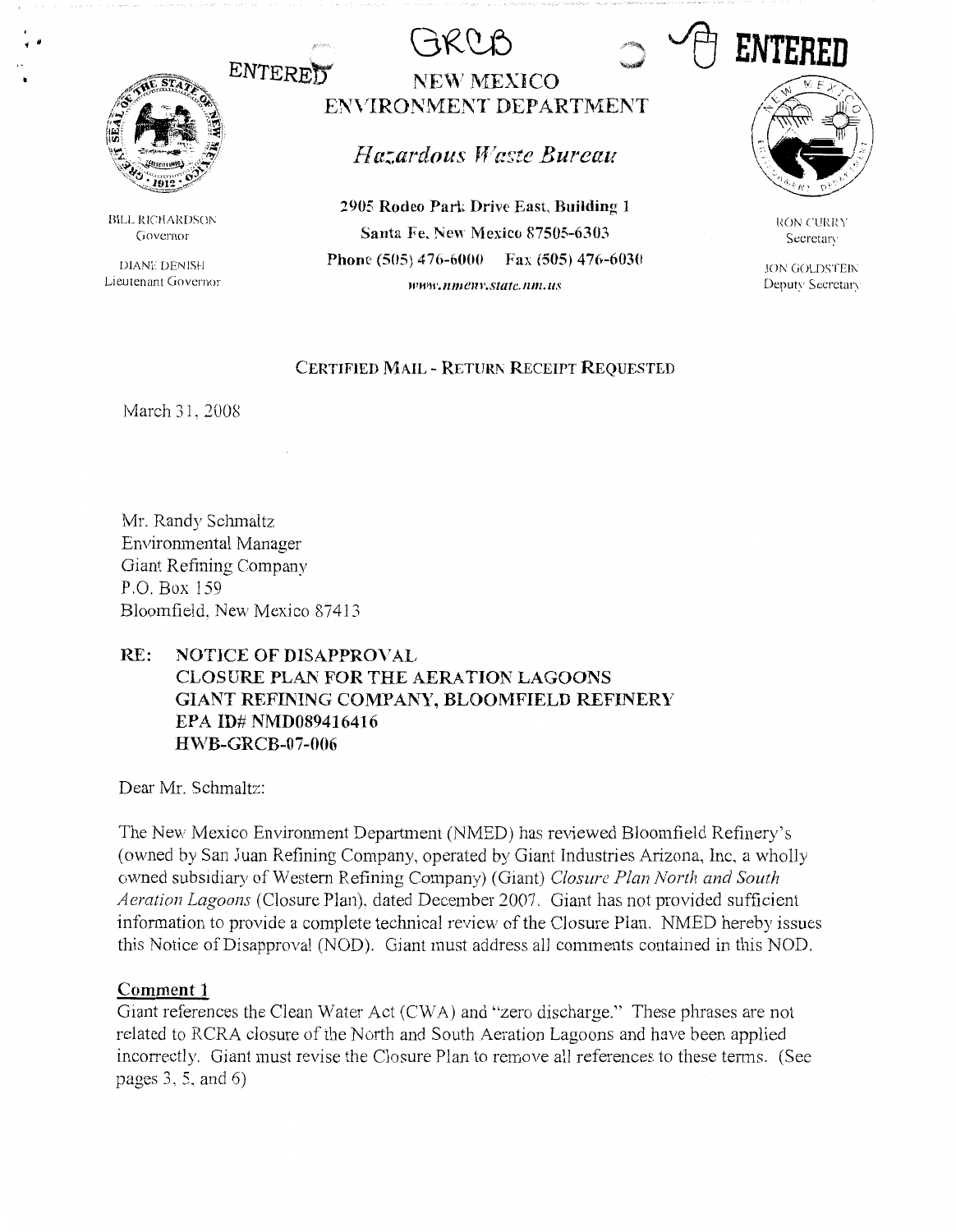$\bullet$  .

Mr. Schmaltz March 31, 2008 Page *2* of 6

## **Comment2**

Giant states in Section 2.2 (ABT Unit Operations), page 6, paragraph 1, that "[t]he outflow from the North ABT-E goes to a sump, where the non-hazardous wastewater can be pumped for the final disposition. either in CW A zero discharge evaporation ponds or into an SDW A Class I permitted non-hazardous UIC well."

The evaporation ponds are not CWA zero discharge ponds, but simply evaporation ponds. For clarity and consistency, Giant must revise the Closure Plan to remove reference to the evaporation ponds as CW A zero discharge. (See Comment 1)

## **Comment 3**

Giant must revise Section 2.2 (ABT Unit Operations) to state where, within the wastewater treatment system, the benzene strippers are located (i.e., before or after the API separator).

## **Comment4**

Section 3.1 (Contingency Plan) discusses the use of the surge tank to hold wastewater in the event of a major failure. This Section must be revised to address how the surge tank will be cleaned and how residual sludge, potentially F037 and F038 listed waste, will be handled once the wastewater in the surge tank is removed. In addition, this Section must be revised to state that the wastewater from the surge tank will be routed through the wastewater treatment system upstream of the API separator.

## **Comment 5**

In Section 4.1 (Closure Procedures), Giant states on page 9, paragraph 3 that, "[a]fter completion of the modified closure of the South ABT unit, the aggressive biological treatment system in the South ABT unit will become operational and the wastewater will be routed from the API separator/benzene stripper system back to the South ABT unit. Following appropriate aggressive biological treatment, the treated wastewater will then be routed from the South ABT unit directly for disposition via evaporation and/or DIC-permitted reinjection, bypassing the North ABT. After completion of the modified closure for the North ABT unit, it will be restored to service as an additional wastewater treatment unit."

The term "modified closure" is not defined in the Closure Plan. The actions proposed in the Closure Plan could be described as "partial closure" of the aeration lagoons, where each aeration lagoon is removed from service, the existing water and sludge is removed and the liner is cleaned, inspected, and, if necessary, repaired before being returned to service. Giant must revise the Closure Plan to either define the tenn "modified closure" or instead define and use the term "partial closure" to describe the activities involved in closing the aeration ponds above the liners.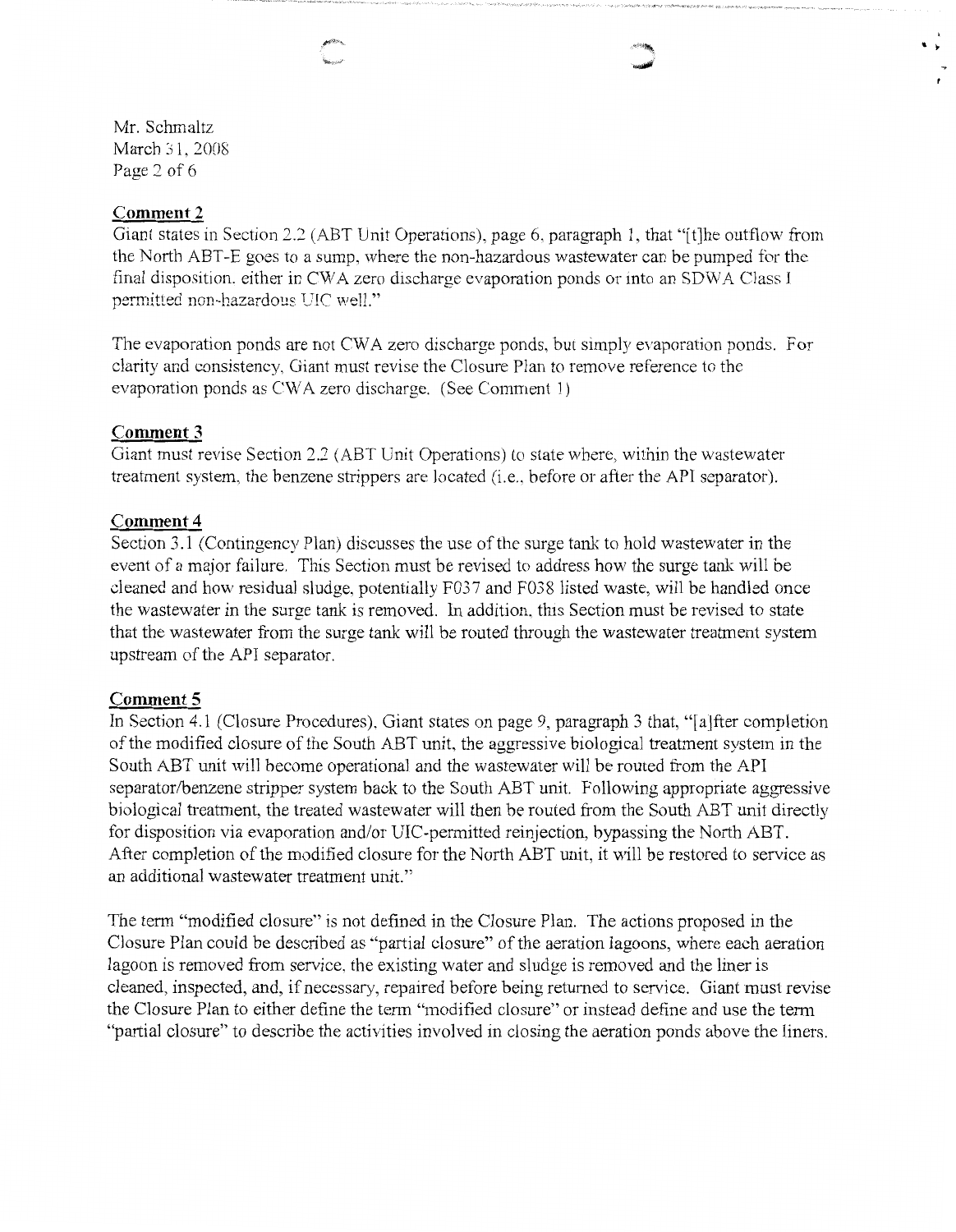**Second** 



Mr. Schmaltz March 31. 2008 Page 3 of 6

#### **Comment 6**

In Section 4.1 (Closure Procedures), page 9, paragraph 3 and 4, Giant makes the following statements, respectively "[f]ollowing appropriate aggressive biological treatment, the treated wastewater will then be routed from the South ABT unit directly for disposition via evaporation and/or UIC-permitted reinjection. bypassing the North ABT" and "[s]uch aeration shall continue at a minimum long enough to prevent F037 and F038 fonnation."

Giant must revise the Closure Plan to define "appropriate" aggressive biological treatment and define "what long enough is" to prevent the formation of F037 and F038 listed wastes.

## **Comment 7**

In Section 4.1 (Closure Procedures). page 9, paragraph 4, Giant states "[e]ach ABT unit will be decontaminated following the procedures discussed below. After the flow of decharacterized wastewater to an ABT unit is shut off as part of the closure process, aggressive aeration of the nonhazardous wastewaters will continue. Such aeration shall continue at a minimum long enough to prevent F037 and F038 formation. After such residence time and aeration, and sufficient sampling to confirm the lack of benzene characteristic, this nonhazardous wastewater will be pumped to the evaporation units and/or UIC disposal well assuming confirmation of parameters appropriate for such nonhazardous wastewater disposition by injection.''

Giant must revise the Closure Plan as follows: once the wastewater flow is routed to the North ABT unit, the remaining wastewater in the South ABT unit must be rerouted back through the Wastewater Treatment Unit system (WWTU) upstream of the API separator, which will then enter the North ABT unit. This eliminates the need for sampling because the water will be treated through the WWTU system. This also removes the possibility of wastewater being potentially hazardous for benzene from entering the evaporation ponds and/or Underground Injection Control (UIC) wells for disposition.

## **Comment 8**

In Section 4.1 (Closure Procedures), page 9, paragraph 5, Giant states "[t]he sludges (including some attendant watery solution entrained with the sludges) in the ABT unit above the liner will be sampled for hazardous characteristics. A representative number of samples will be collected sufficient to account for potential variability. If the sludges do not exhibit any hazardous characteristics. they will be removed from the ABT units by a vacuum truck for appropriate disposal. Additional wastes not amenable to vacuum removal may be removed through careful shovel or other similar small-scale operations in such a manner as to assure protection of the 100 mil liner. The remaining materials [after vacuum and other removal operations have occurred] and the entire top liner will then be powenvashed with water. This nonhazardous washwater will then be pumped to the evaporation units/UJC wells as appropriate for disposition." NMED has the following comments: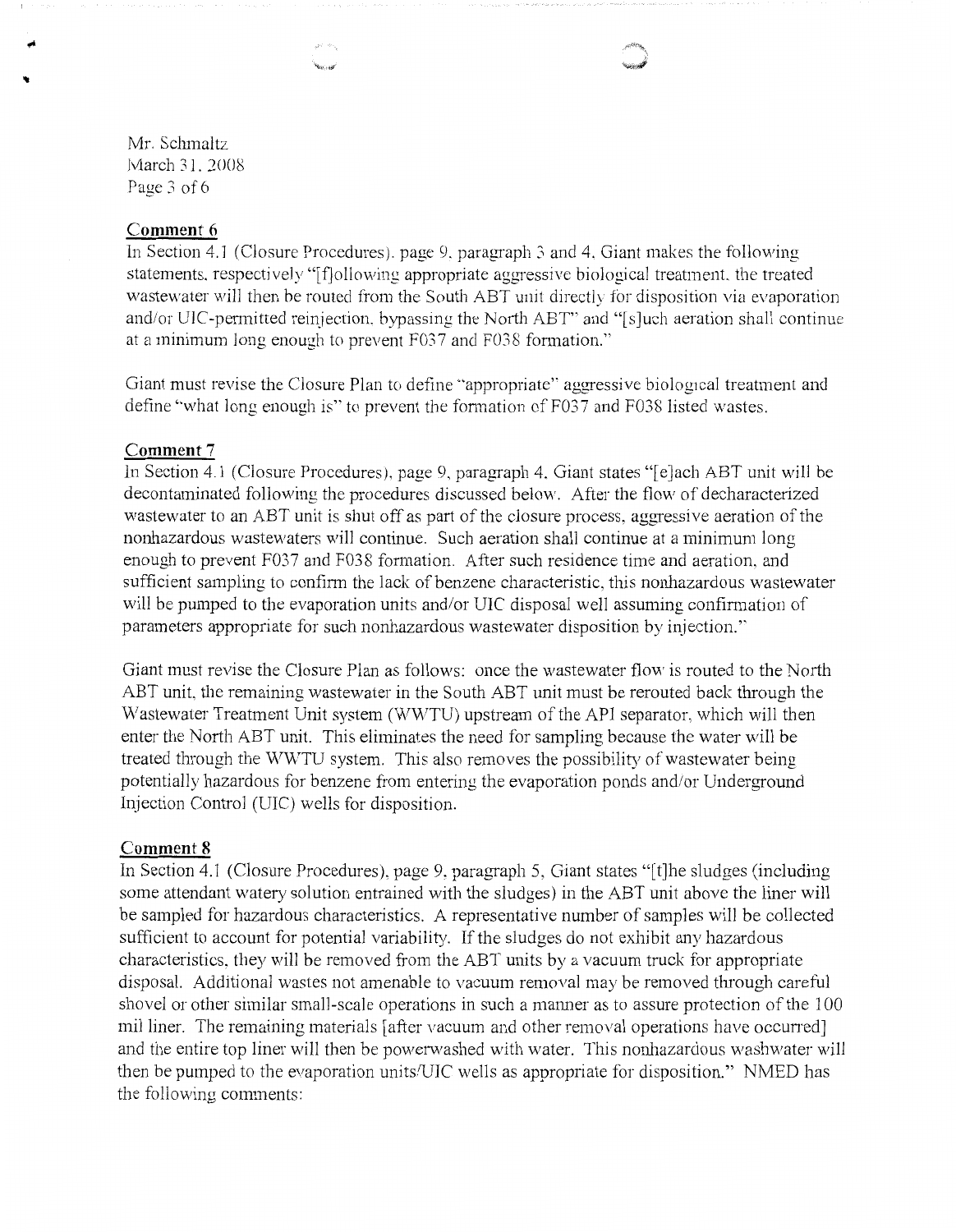Mr. Schmaltz March 31, 2008 Page 4 of 6

> a. Giant must revise this Section to identify all analytical methods to be performed on the sludge samples to determine if the sludge is hazardous (this must include EPA Method 8260, EPA Method 8270, metals, reactivity, ignitability, corrosivity, and toxicity),

....

- b. Giant must revise this Section to define and describe what a representative number of samples are in terms of unit volume,
- c. Giant must revise this Section to state that all washwater resulting from the top liner being powerwashed will be placed in the WWTU upstream of the API separator where it will be treated prior to discharge to the surface impoundment, evaporation ponds and /or UIC disposal well.

## **Comment 9**

In Section 4.1 (Closure Procedures), page 10, paragraph 1, Giant states "[i]f wastes removed from the ABT units exhibit one or more hazardous characteristics, the wastes will be removed and placed in appropriate RCRA tanks, containers for disposal offsite as hazardous waste. All of the equipment used will then be appropriately decontaminated with any rinse waters being appropriately handled. In addition, the remaining materials ( after vacuum and other removal operations have occurred) and the entire top liner then will be powerwashed with water. The liner/residue washwater will be collected in the impoundment and pumped back to the WWTU system for handling through the oil/water separator and benzene strippers, followed by aggressive biological treatment in the other ABT unit still in service. This procedure will be followed even if the washwaters do not exhibit a hazardous characteristic."

Giant must revise the Closure Plan to describe how the equipment will be decontamination and identify how the rinse water will be "appropriately" handled.

### **Comment 10**

In Section 4.1 (Closure Procedures), page 10, paragraph 2, Giant discusses the inspection of the liners and states if damage to the top liner is present, then the underlying liner will be checked for damage and repaired as necessary.

Giant must revise the Closure Plan to describe how the underlying liner will be checked for damage. For example, will the top liner be removed, and if so, how will it be removed, and if not, what procedures will be utilized to check for damage of the underlying liner.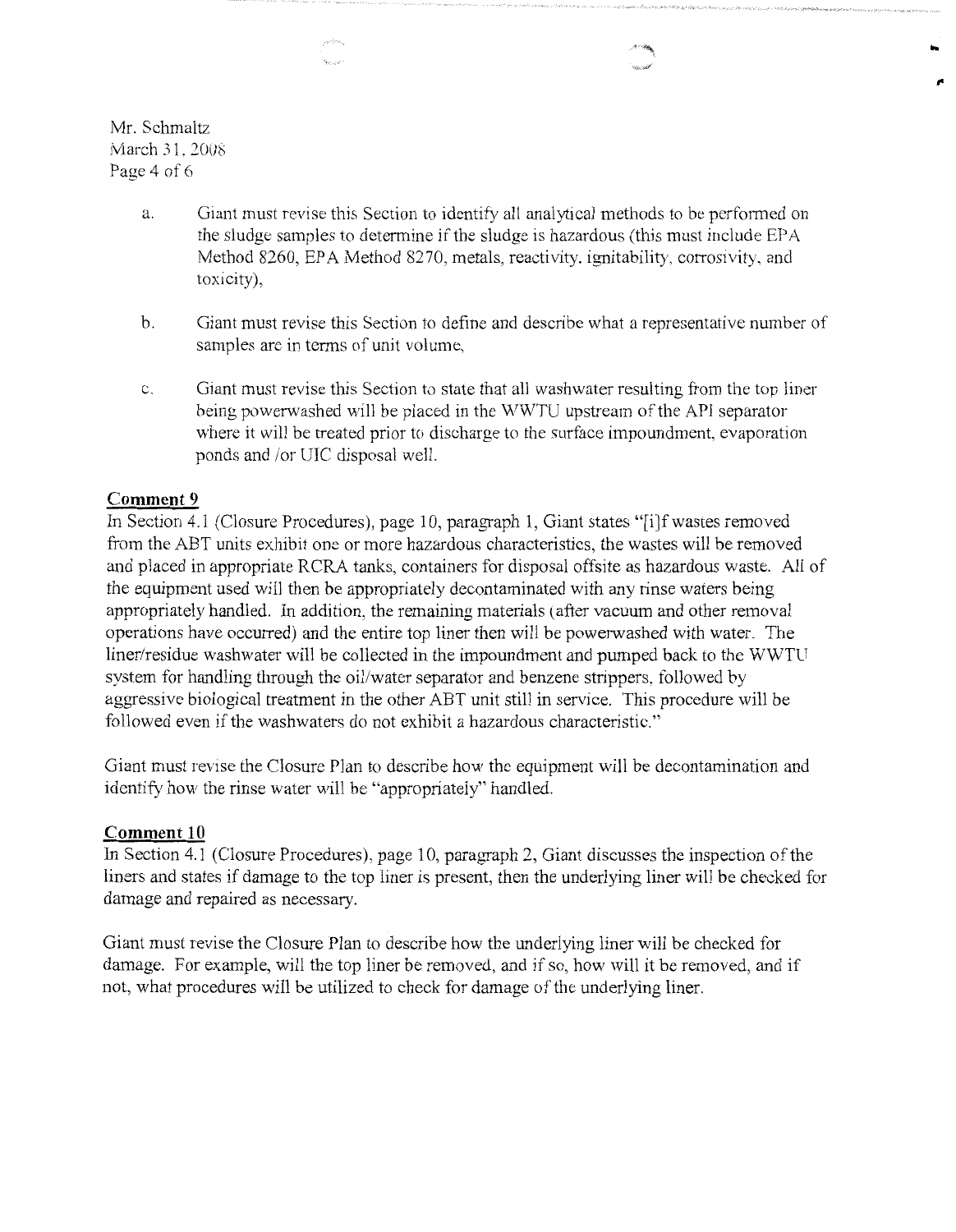Mr. Schmaltz March 31, 2008 Page 5 of 6

"

## **Comment 11**

In Section 4.1 (Closure Procedures), page 10. paragraph 2, Giant states "[i]f the lowermost 100mil liner is damaged, then the underlying environmental media (e.g., 6" layer of soil with 33 % bentonite and native soils) will be investigated to determine if mobile non-aqueous phase liquid (NAPL) hydrocarbons are present immediately beneath the ponds. Only if mobile NAPL is present immediately beneath the ponds, which could migrate to groundwater, will remediation of the underlying environmental media be conducted to remove the mobile NAPL. Otherwise, any impacts to the underlying media should not present a threat to human health or the environment due to the fact that multiple overlying liners will prevent any direct contact to or leaching of contaminants."

If any contamination is discovered to the underlying environmental media beneath the ponds. (not just mobile NAPL) an investigation must be implemented to determine the best course of remedial action. if any. Giant must revise this Section to state that any contamination discovered beneath the evaporation ponds will be investigated and the extent defined.

#### **Comment 12**

In Section 4.1 (Closure Procedures). page 10. paragraph 3. Giant states "[a]fter all repairs are complete, the impacted leachate collection systems will be flushed with clean water. The collected flush water will be sampled. If it tests hazardous. it will be disposed of offsite and the flushing will be repeated. When the flush water tests non hazardous. then that first nonhazardous flush will be pumped back to the WWTU system for handling through the API separator and benzene strippers."

Giant must revise the Closure Plan to describe the components of the leachate collection system. Giant must also revise Section 4.1 to state that all water used to flush the leachate collection system will be put back through the  $\rm WWTU$  system upstream of the API separator. The only sampling necessary is to determine if the flush water from the leachate collection system is not hazardous. This Section must also be revised to state the analytical methods that will be used to analyze the flush water samples.

#### **Comment 13**

As a general rule, all washwater, rinse water, and flushwater generated during the closure process must be sent back through the WWTU system upstream of the API Separator. This must be revised throughout the Closure Plan where not already addressed by these comments.

## **Comment 14**

As part of the Closure Plan, Giant must include a section for the installation of four monitoring wells and propose the locations. A monitoring well must be located on the western side of the South Aeration Lagoon. Another well must be located at the northern tip of the North Aeration Lagoon and two wells must be installed on the upgradient side of the ponds. downgradient from